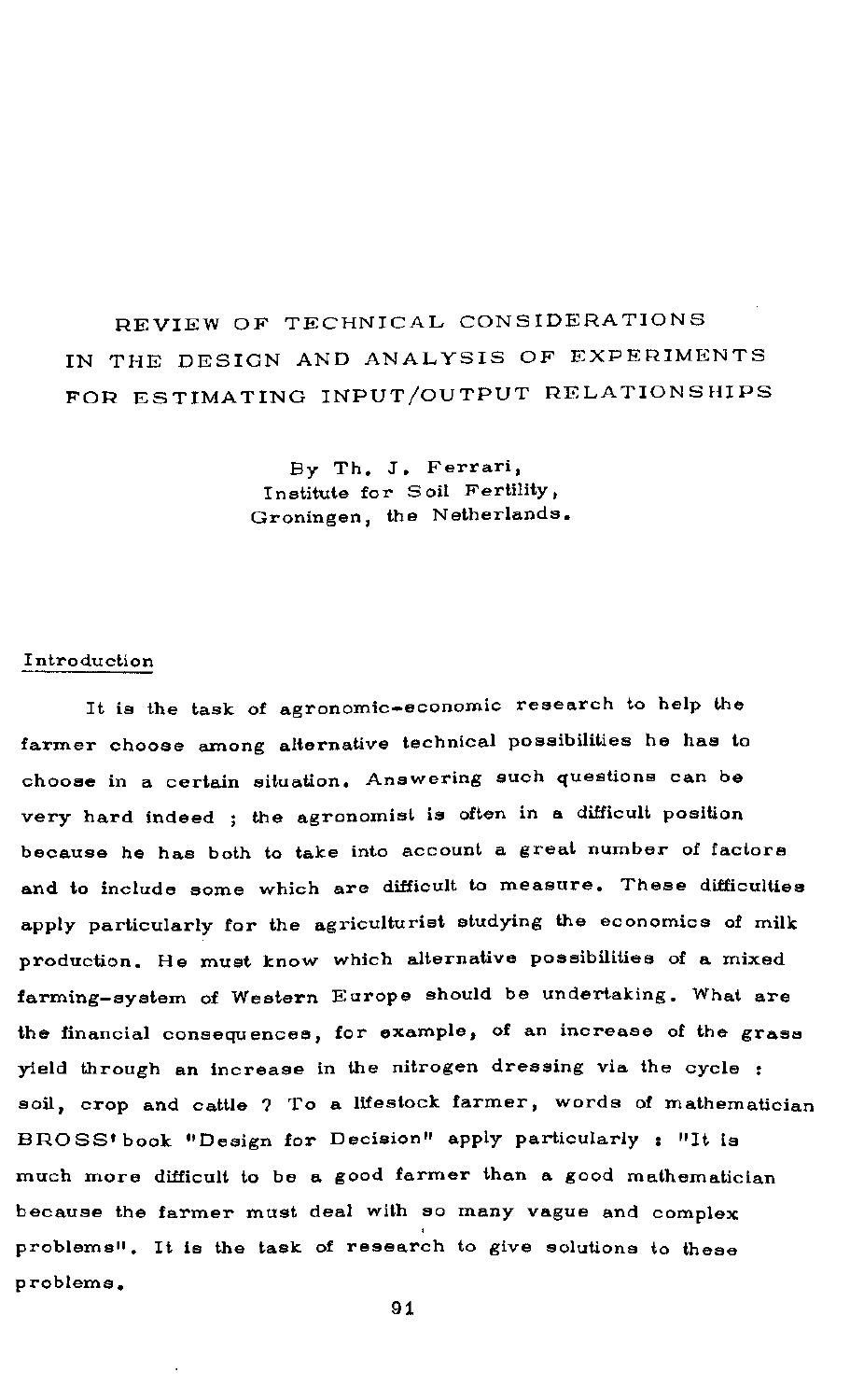Clearly it is necessary, in making a justified choice between alternatives, to have at one's disposal a quantitative description (as complete as possible) of the technical possibilities and their consequences. Whether one has to advise the farmer with the help of programming models, or to analyse a certain farm result, this knowledge is always necessary. In the first case, the technical relationships are taken for granted ; in the second case, the accent lies on the explanation of certain phenomena. The procedures correspond since one is making a representation of the relationship or phenomenon by means of models in both cases. In the first case, the model is assumed to be known; in the second case, the model is constructed as an hypothesis whose reality is tested by an experiment Consequently research concerns itself with the model mainly as an hypothesis. In this paper, we deal only with problems involving the investigation into the explanation of relationships. We know, however that the results of this research can be used for all sorts of programming purposes.

#### Use of models in agricultural research

What do we understand by models and what are their functions in research ? Models are simplifying abstractions of reality, in which only those elements already familiar to us and which are of reality in the science concerned, are considered. The abstraction is expressed in some language, that may be in words or in diagrams, mathematically or materially. Within the given limits we try to describe the reality as completely as possible.

It is of great importance in research that these models should have the attribute that the conclusions drawn from them hold true for reality. In other words, the reality of an assumed model is closely connected with that of the conclusions. It also appears that the hypotheses, so important for progress in sciences, are very suitable for being expressed in models. In this way we obtain the connection between models and research as follows. As in all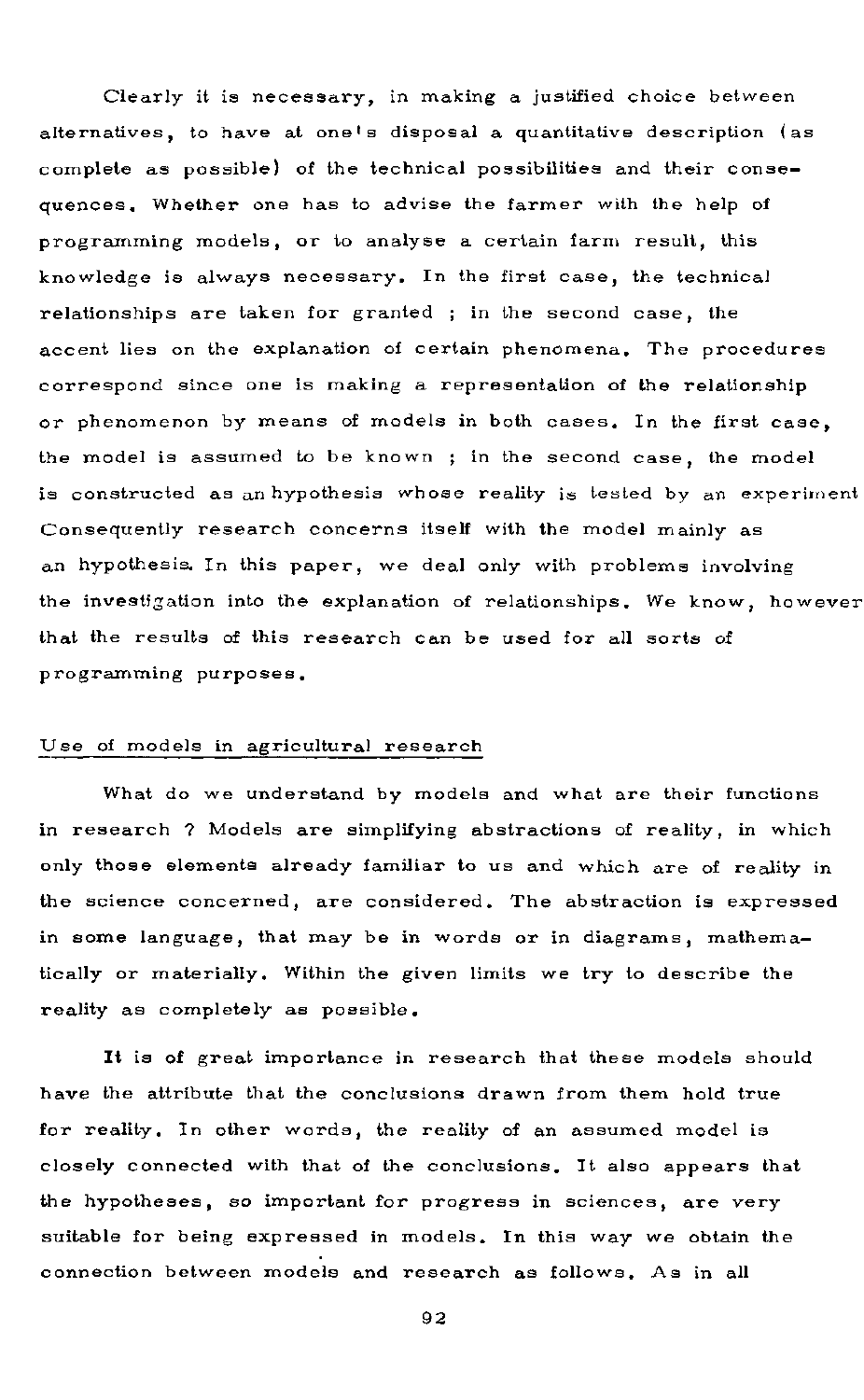empirical sciences the systematic increase of our knowledge in agricultural research is acquired by the formulation of hypotheses, which are tested against reality by means of observations and pre $$ dictions. Absence of agreement between observations and predictions rejects the hypothesis ; presence makes the hypothesis more acceptable. In connection with the complex and practical character of agriculture , it appears fruitful to build models in the form of mathematical equations. In view of the particular character of the  $object, e.g. plant or milk production, some difficulties are met in$ the testing and quantifying of the parameters of the models. These difficulties are also present in other sciences such as sociology, economy and astronomy .

It is clear that the ultimate criterion in agriculture is that production must be expressed in some economic terms. In the model, production (e.g. the milk yield in kg. per ha., will be brought in causal relation with a number of factors. In a simple case the function has the following form : milk yield depends on the amounts of roughage and concentrates. This is a very simple model, which applies perhaps for cow stall feeding under certain conditions. It is much more difficult, however, to relate farm economic results with the amount of dressings of nitrogen. No direct relation between these two factors exists and all kinds of factors may interfere . It is clear, however, that the hypothetical model of these relationships becomes more complex and that testing and quantifying will encounter some difficulties. The following groups can be distinguished among those factors which influence the yield or economic results of an operation :

a) controllable factors which can be varied, such as dressings of nitrogen and amount of concentrates;

b) pre-determined or non-changeable factors, which can be measured previously or predicted : soil profile and ground-water level, size of holdings, number of cows per ha., etc. ;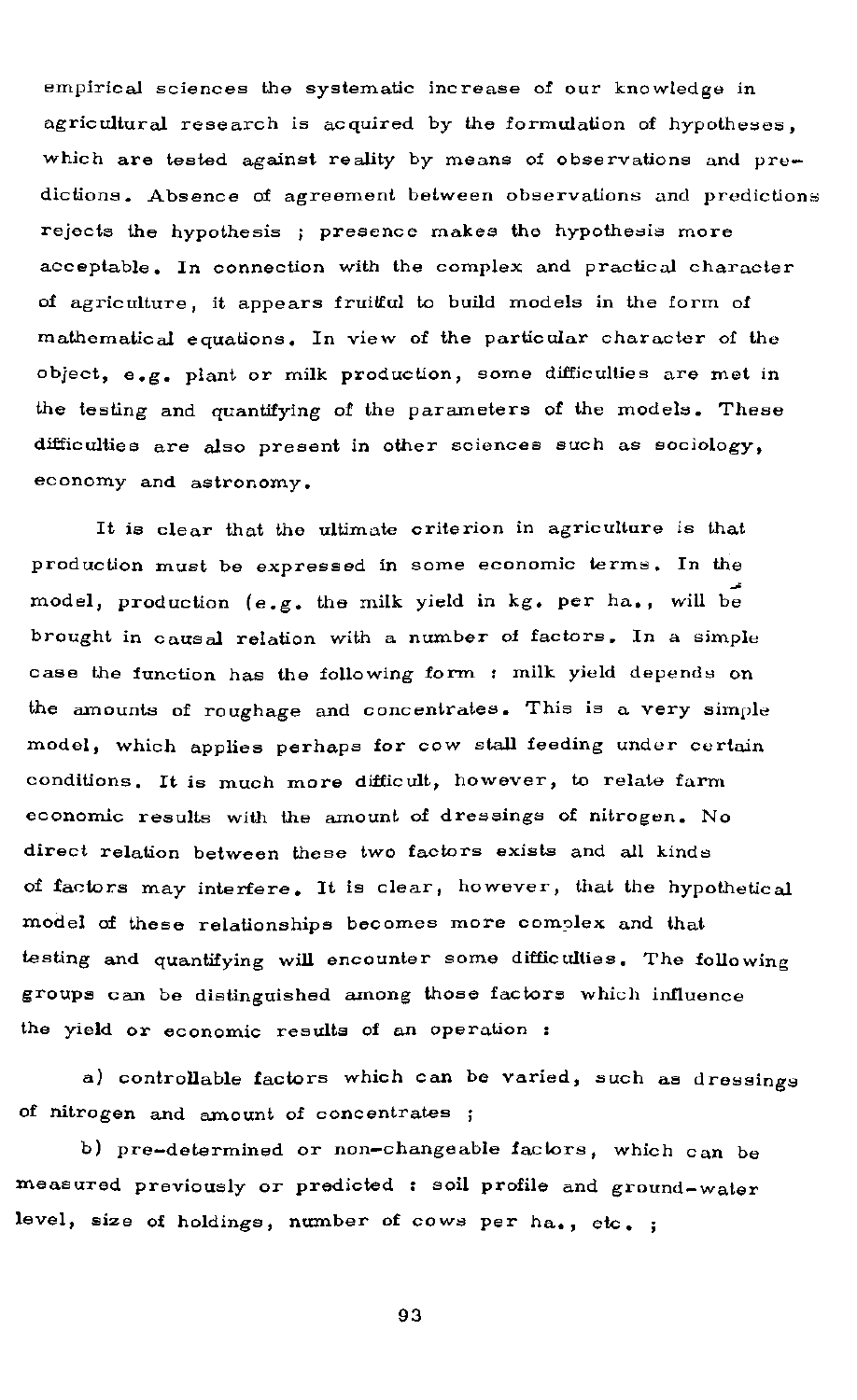c) uncontrollable or non-changeable factors, which cannot be predicted such as weather, diseases and pests, economic situation, etc.

The complex character of production, especially under farm conditions, and the peculiar attributes of the above mentioned factor groups have certain consequences in research for the construction and testing of models.

It is well-known that the testing of a hypothesis in natural sciences takes place mainly by means of an artificial variation, ceteris-paribus, according to the idea that a change of a factor. assumed to be a cause, must also result in a corresponding change of the effect. In this, the ceteris-paribus assumption is very important. The introduction of a variation is difficult or impossible when we are dealing with factors of the second or third group, for they are not changeable. Astronomy shows that it is possible to obtain important results in science without artificial change. Furthermore, it is dubious whether the ceteris-paribus principle, under an artificial change, can be maintained in many cases. Changes in groundwater table or in dressings of nitrogen cause a chain of changes of other factors which can, in turn, affect production. The result is that conclusions about a factor causing a phenomenon cannot be drawn. Also, it is difficult to investigate effects of certain changes under farm conditions. Restrictions under farm conditions, costs, etc., prevent the introduction of experiments with artificial changes in farm economic research. There are perhaps possibilities in certain production branches of artificial changes which can be measured apart from uncontrolled changes. Examples might include feeding which takes place in the cowstall and with purchased feeding stuffs only .

A second difficulty is the great number of factors which influence the production and their interdependence. In practice, consequently, the research worker always has to investigate many factors together.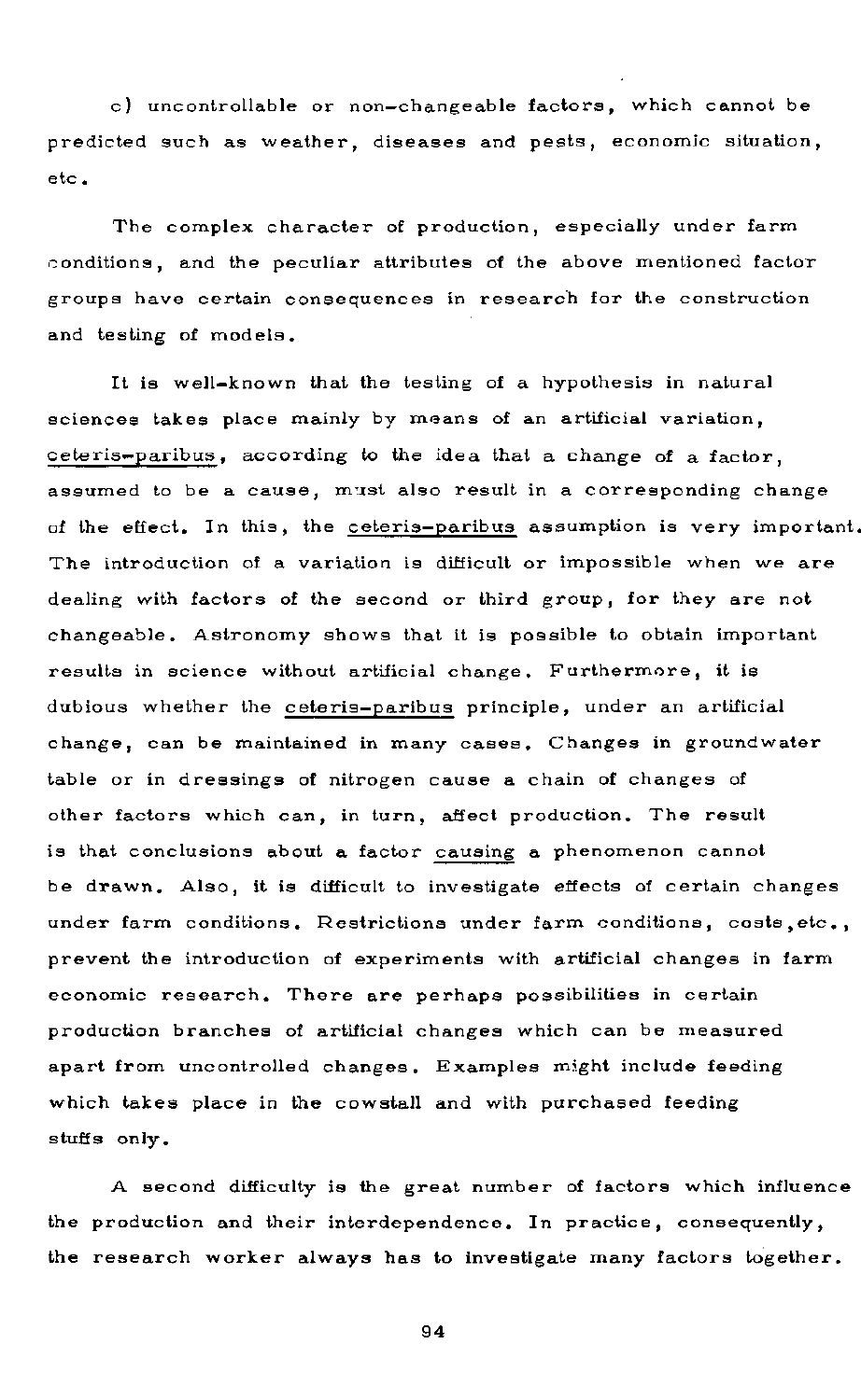The normal experiment, with which the influence of one or two factors is investigated, is not well fitted to solve practical questions. It is a well-known fact that an increase in the number of factors investigated soon becomes impossible ; an increase in the number of factors increases the size of the experiment, by which the residual variance (inevitable with field experiments) becomes the main  $fac$ tor. Although statisticians have tried to eliminate this drawback byintroducing the principle of confounding, a satisfying solution has not yet been obtained.

The limitation remains, that the results of these experiments only hold for the special conditions of soil, climate, treatment, etc. under which the experiment was conducted. The experience is. therefore, that the results of the different investigations can diverge strongly. The research worker can try to solve this difficulty by carrying out a large number of experiments to obtain a good sample of production circumstances. However, only an average result is obtained. Neither does a sub-division, according to geographical units, usual in sociology, satisfy. Without a more profound analysis of the factors causing the differences, an extrapolation from the average result to future individual cases remains dangerous.

Such an analysis is possible, however, since the test hypothesis need not be restricted to empirical data obtained by an artificial change only. Under the influence of natural sciences, many research workers are of the opinion that the so-called experiment with an artificial change  $\sqrt{\text{controlled}}$  experiment (1)  $\sqrt{\ }$  is the only correct method. However, it is quite feasibly possible to test a hypothesis by means of data from an experiment without this artificial change /uncontrolled experiment  $(1)/$ , in which the variation of nature is used. As far as the logic of experimentation is concerned, this distinction is of no account at all. The testing of the hypothesis by

<sup>(1)</sup> In the Dutch language respectively "proef met ingreep" and "proef zonder ingreep", in the German language "Experiment mit Eingriff" and "Experiment ohne Eingriff".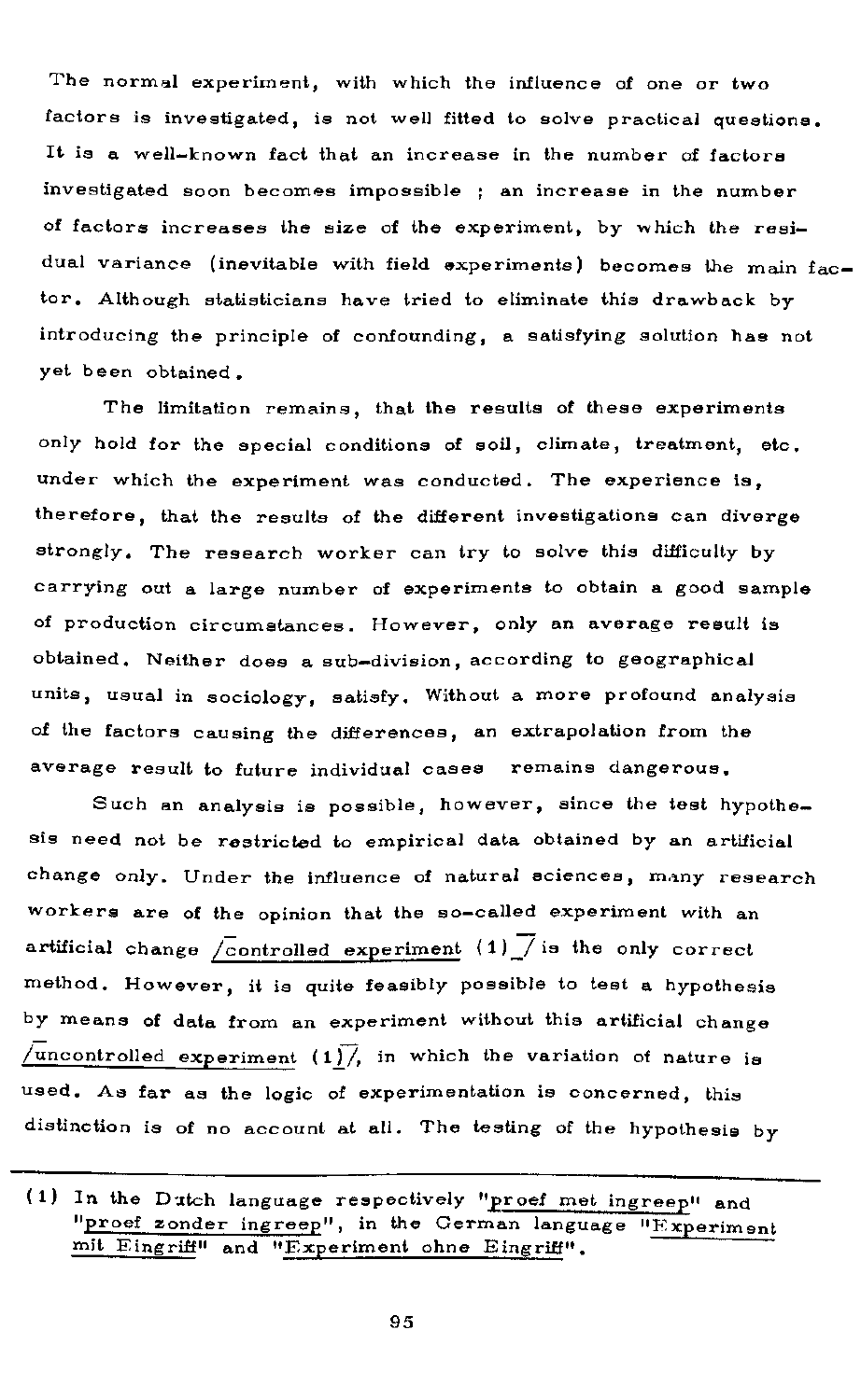means of deduction with given predictions is decisive. The word "experiment", derived from the latin verb "experiri", i.e. to test expresses this already. However, by the methods and results of the physical and chemical sciences, the word "experiment" has come to have quite a different sense, viz. artificial change, and the original sense is often forgotten. Of course, it must be said that an uncontrolled experiment also involves certain difficulties, particularly in obtaining a sufficient separation between the possible causal factors. The difficulties of a controlled experiment should not be understated either. We have mentioned already the unreal assumption of the ceteris-paribus situation. In a previous paper we compared the advantages and the disadvantages of both methods. It was evident that an experiment without artificial change makes it possible to test and to quantify models in which factors of the second and third group are taken up ; factors therefore which are not or are hardly changed, and by which differences between the results of the experiments can be explained.

#### Two-variable models ; single equation

Which models and which functions are generally used in agricultural research ? In the following discussion we have tried to illustrate the statements with examples derived from investigations into milk production, but it is very difficult to find appropriate examples. The general complaint in the literature available is that very little is known about the nature of the function representing the relationship between feeding-stuff and milk production. By force of circumstances we have taken examples derived out of our own soil fertility studies. We restrict ourselves, for the present, to models which can be described in a single equation with one or more factors .

The most simple model is the hypothesis that the yield differences can be explained by one or more factors without a further description of the function form. This is the point of view of the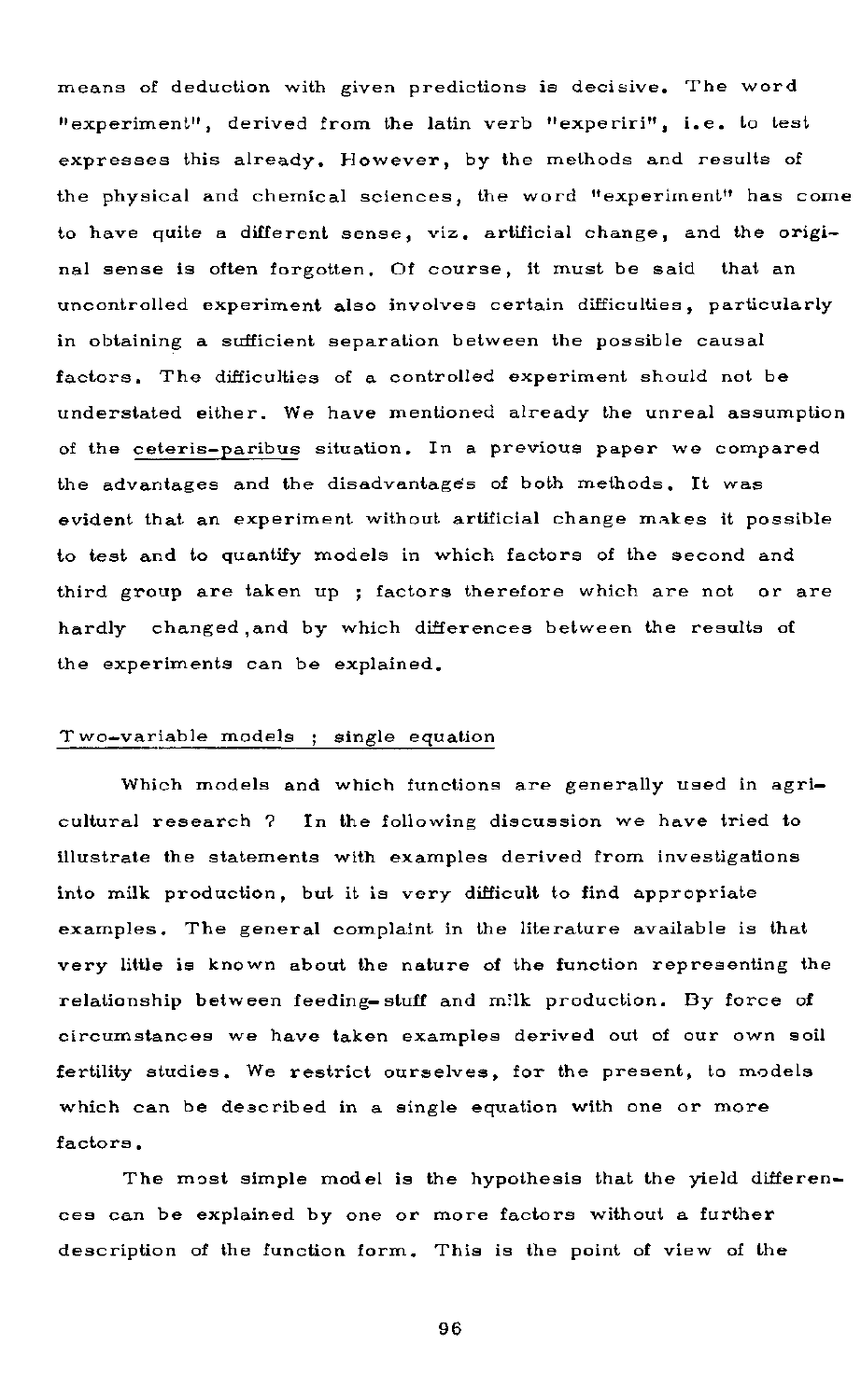analysis of variance. The drawback, of course, is that a possibility to interpolate and to extrapolate is difficult because of the absence of a function. Economic interpretations are difficult in that case.

Another possibility is the model represented by a linear equation  $: a$  unit increase of the independent variable increases the effect by a constant amount, regardless of the value of the first variable. We know that this assumption is, in many cases, not real, especially in milk production investigations : the linearity can be useful in a limited region of the production. However, according to experiences in agricultural research it would serve a more useful purpose to use non-linear functions which allow reaching a maximum. There are advantages in choosing the most simple function in this case. In the literature many equations have been proposed. The most well-known equation is the Mitscherlich equation (followed by a depression). Some other functions are included below :

> $y = A(1 - 10^{-CX})$  Mitscherlich  $y = ax$  Cobb-Douglas  $-z$  (log  $\frac{x+i}{x}$ )  $y = A$ , 10  $a_{\text{min}}$  a+i von Boguslawski-Schneider

 $y = bx - cx^2$  $y = b\sqrt{x} - cx$ 

We now abandon discussion of the general and particular properties of these functions. For this, we refer to the publication of HEADY and DILLON and to the paper of HOFFMANN and DORFEL.

These equations have one thing in common. They are developed mainly heuristic ; their theoretical base is very small. By this we mean to say that there is no preference for some equation from a physiological or a biochemical standpoint. The only theoretical derivation we know is the one for the Mitscherlich equation by  $LINSER$ and KAINDL in the field of plant nutrition. It is striking indeed that so little basic research on production functions has been undertaken. It appears that we are urgently in need of more biologically derived equations, especially in view of the great possibilities which computers give in the solution of these equations. computers give in the solution of thes e equations.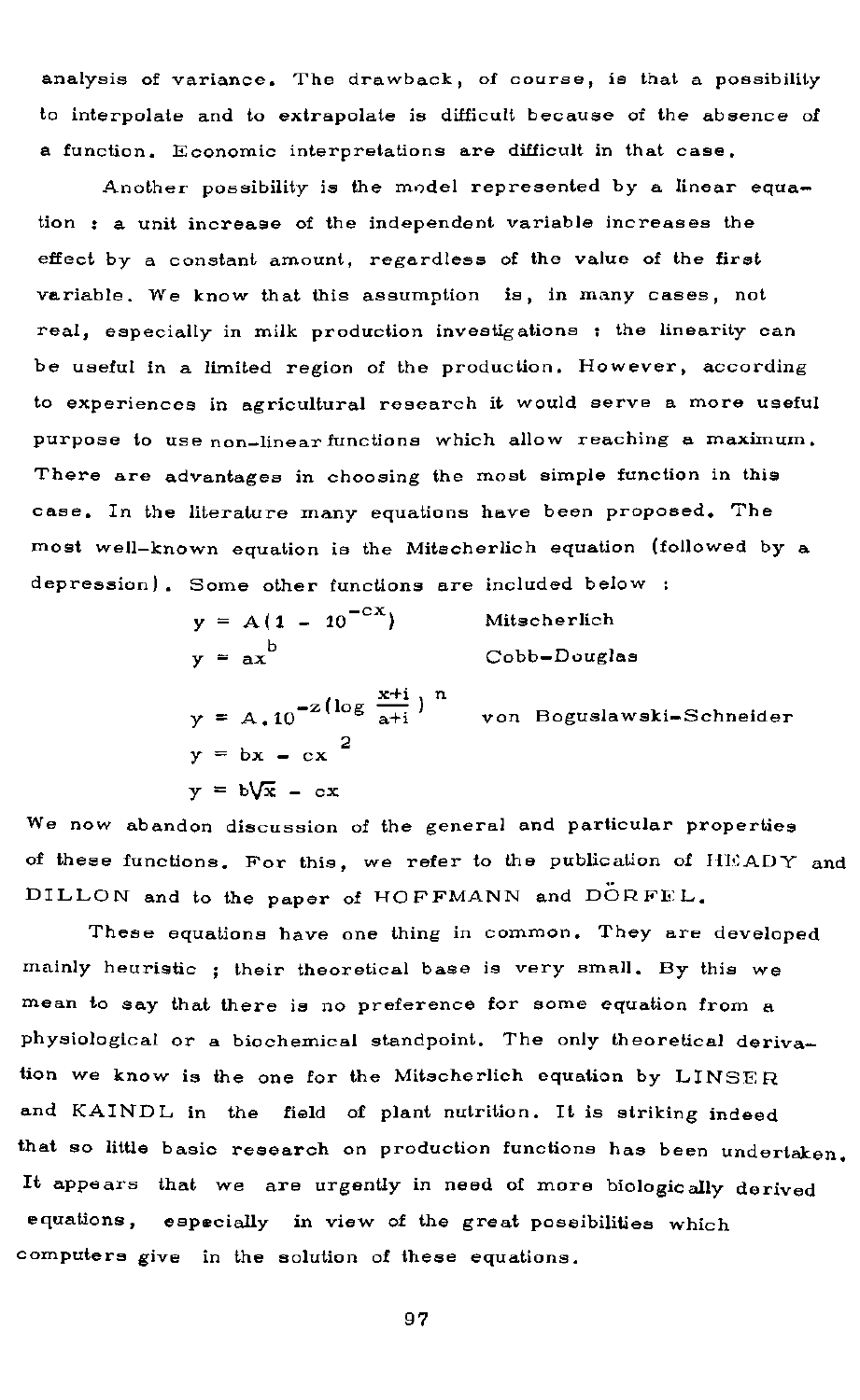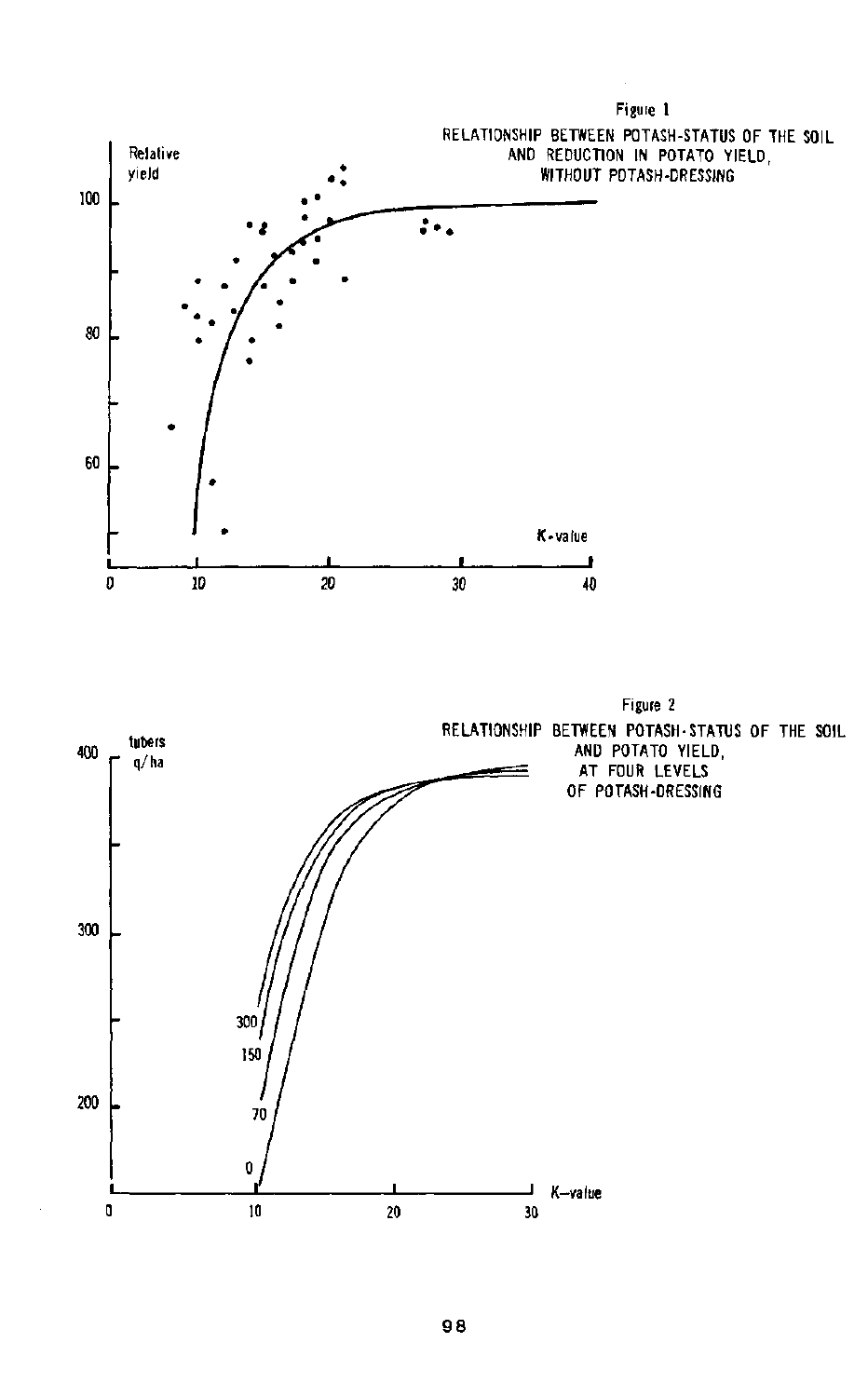Personal preference determines which equation is chosen ultimately. The choice is often made by the suggestion of the observational data provided. A study on milk production by  $HEADY$ , SCHNITTKER, JACOBSON and BLOMM, leaves the choice between three functions, viz, the logarithmic, the quadratic or the square root equations. It is clear that the function ultimately chosen should be used again as an hypothesis in the next investigation ; experience shows that this has often not been done. The uncertainty about the function to be used and the impossibility to compute at that time (there were no calculating machines) are reasons why over the last 30 years the graphic method in our soil fertility research has developed, always employing suggestions provided by observational data. The same method has been employed in ec nomic research in the United States of America. As an example we show in Figure 1 the results of an investigation on the relationship between potash-status of the soil and the loss in potato yield without potashdressing expressed in percentages of the maximal yield. Each point represents the result of one field experiment, the differences in potash-status are acquired without artificial change by taking natural situations. We may expect that the differences between the graphic and numerical method will be small.

#### Multi-variable models ; single equation

We know that two-variable models mostly do not meet the needs of a complete or satisfying description of production processes. With a view to this description, functions with more factors have been developed such as :

$$
y = b_1 x_1 + b_2 x_2 + \dots
$$
  
\n
$$
y = A(1-10^{-c_1}x_1)(1-10^{-c_2}x_2)\dots
$$
 Mitscherlich  
\n
$$
y = ax_1^{b_1} x_2^{b_2} \dots
$$
  
\n
$$
y = b_1 x_1 + b_2 x_2 + b_1 2 x_1 x_2
$$
  
\nCobb-Douglas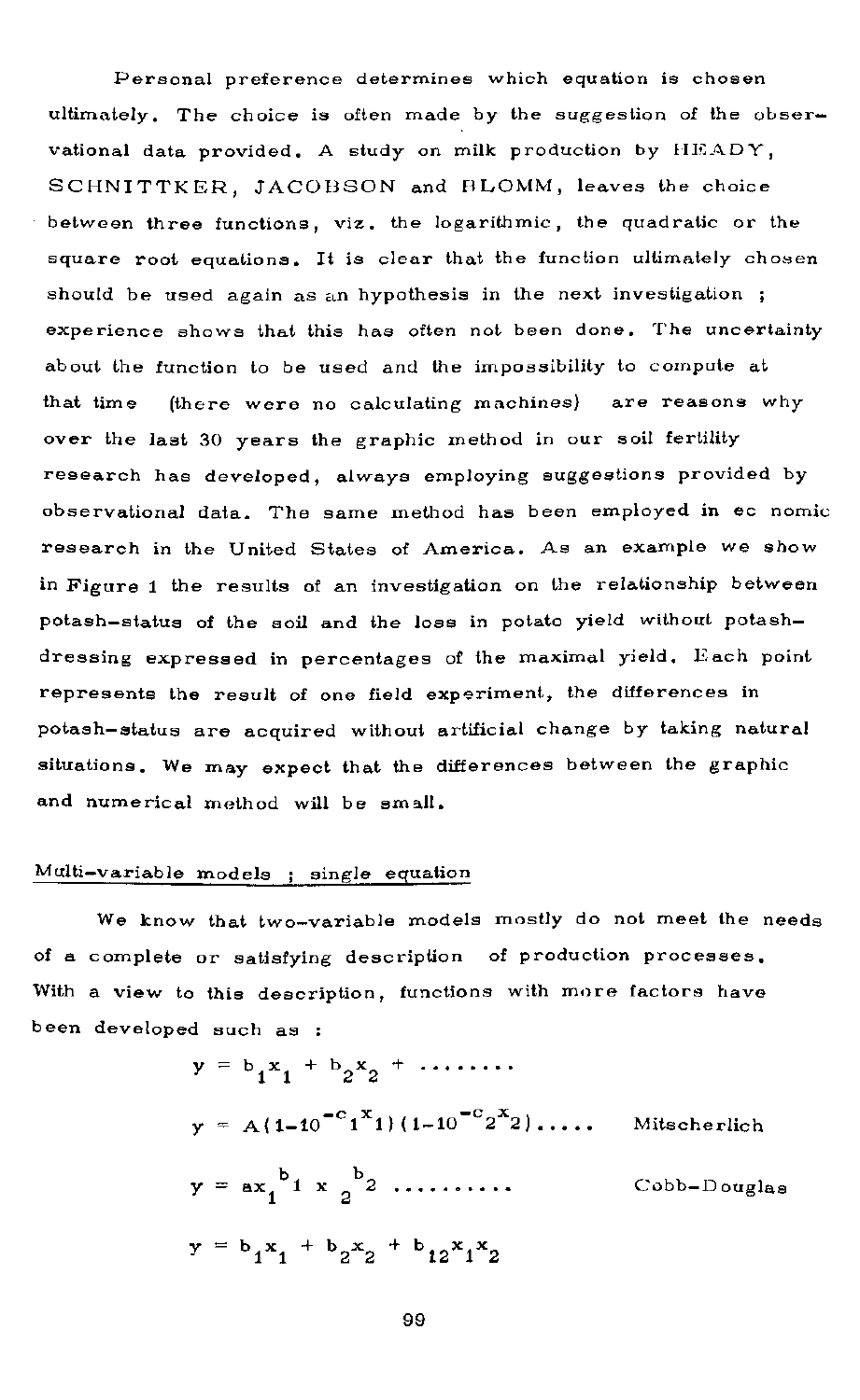

### **Figure 3**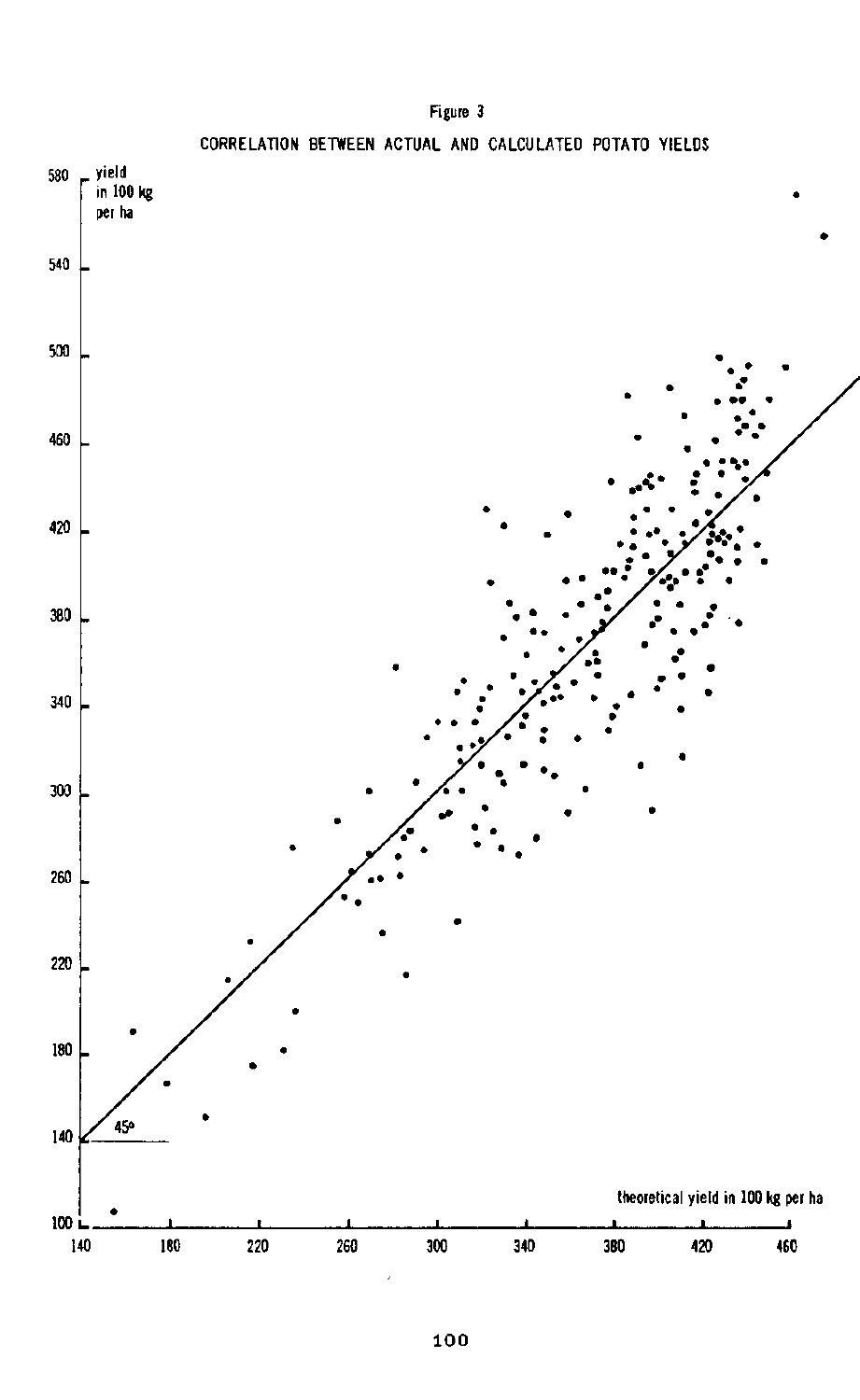The properties of these equations will not be discussed either, although they are important in connection with such terms as isoclines substitution rates etc. We only point to the possibility of including equation terms for interactions; in the last equations, the product term represents the interaction. Although the interaction, in our opinion, is mostly none other than a word to mark our lack of knowledge. Figure 2 shows a tested model with interaction in which the effect of potash-dressing depends on the potash-status of the soil.

The extreme consequences of the possibilities of an experiment without artificial change and of multi-variate models are the investigations in which the research worker tries to find, in a graphic or numerical way, an explanation for the differences in yield or economic farm results by means of single plots or farms, respectively. A model has been drawn up which aims to give an explanation of the total variance present in nature. The upbuilding of the model with many factors goes rather far. In contrast to the design of the analysis of variance, to make the rest variance as small as possible, these multi-factorial investigations are interesting especially in a large starting variance. Figure 3 shows the possibility of such an analysis by means of the correlation between actual and estimated yields. This analysis was based on a model with thirteen factors. of which nine had a statistically significant influence. Figure 4 shows the decrease of the yield variance by successive elimination of the factor influences. The diagram also shows a phenomenon which is probably more general : while many factors have a small influence, only a few factors have a relatively great influence. We will return later to this subject.

### Multi-equation models, chain processes

The equations of the models discussed above are essentially normal regression equations. The regression model is characterised by the hypothesis that a causal relationship exists between the socalled independent or causal factors and the dependent factor or

1 0 1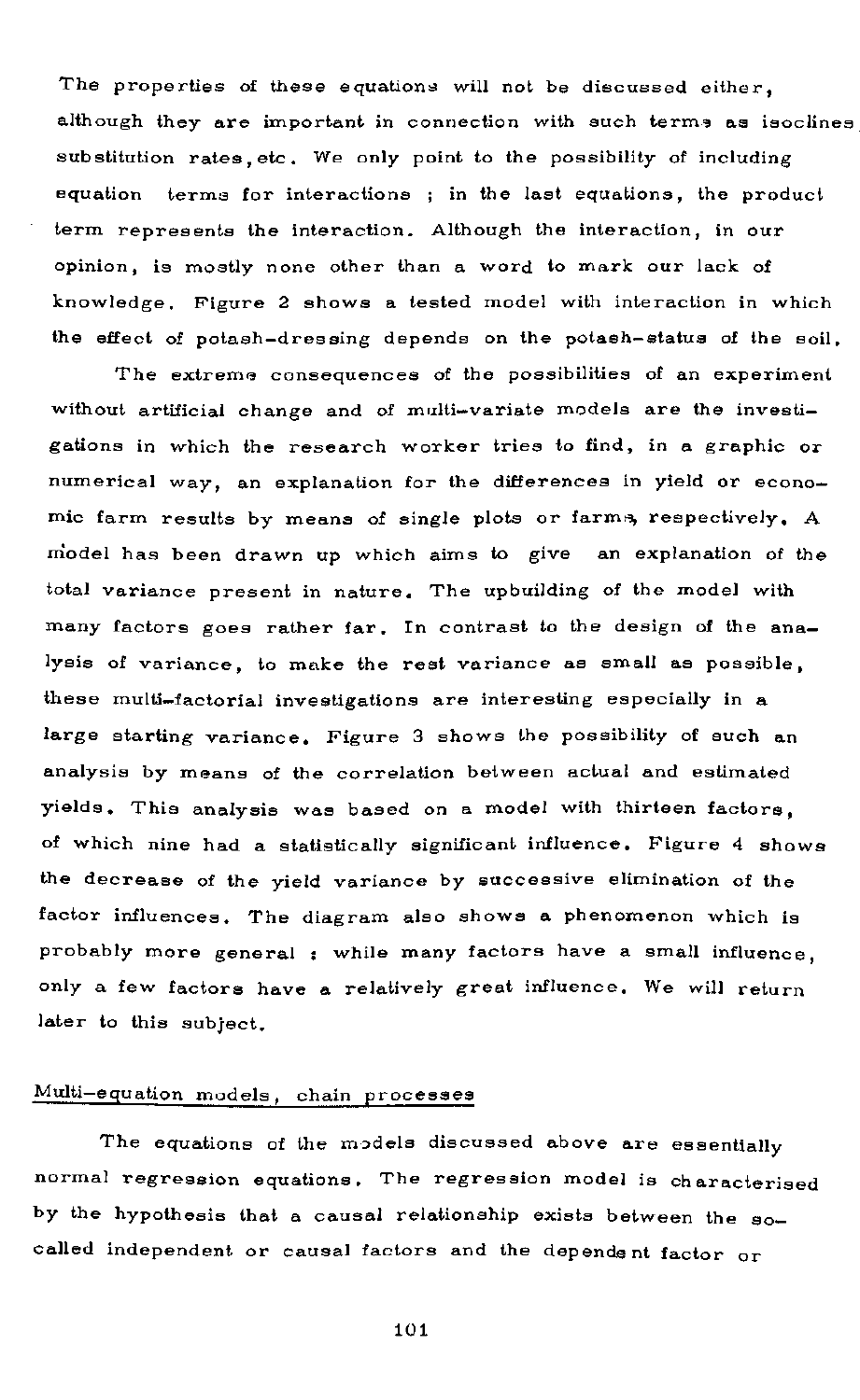

**1 02**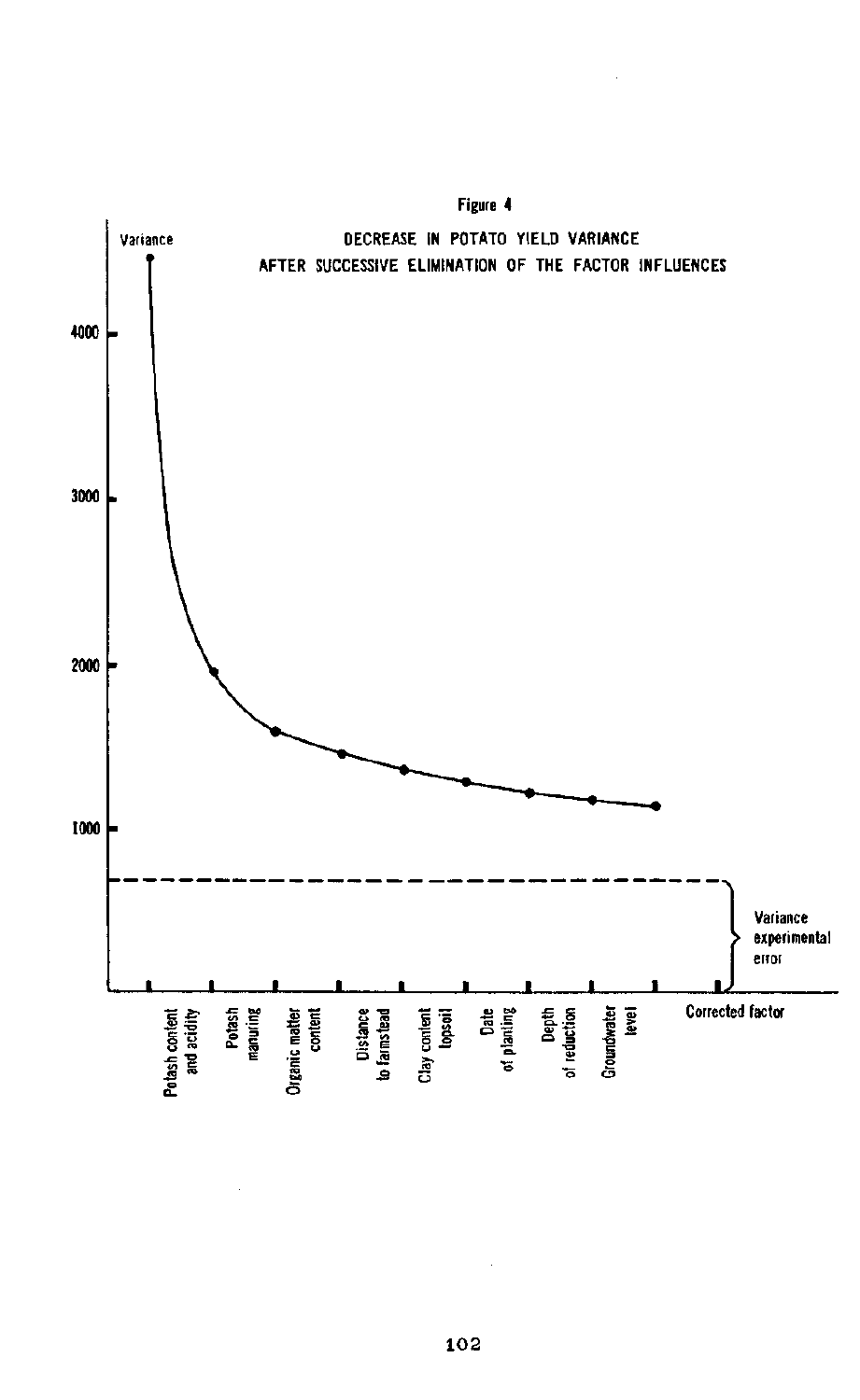effect. It is also assumed that a change in an independent factor affects the dependent variable only and does not affect the other independent factors. The same assumption must also be made in the experiment with artificial change according to the ceteris-paribus principle. We find, however, that these assumptions are not often in agreement with the facts, both in the experiment with artificial change and in the experiment without this change. This means that the assumed model is incorrect and cannot be applied.

We can demonstrate this by means of an example from an investigation concerning the factors affecting the magnesium content of herbage. At first, a normal regression model was constructed and tested by observations out of an uncontrolled experiment. The diagram in Figure 5 shows the hypothetical model where magnesium content of the herbage is the dependent variable or effect. Further it is assumed that the factors magnesium, potash and humus content of the soil, the crude-protein content and the proportion of weeds in the herbage, will influence causally the magnesium content of the herbage. In the diagram these influences are marked by arrows; the rate and the direction are calculated from the observations. Thus we assume that a change of the magnesium content of the soil only affects the magnesium content of the herbage but does not affect the crude-protein content and the proportion of weeds. However, we know from other investigations that this is not true ; the model is therefore not acceptable. Essentially we meet, in this case, a so-called chain process, which is not describable by means of one equation .

The diagram in Figure 6 describes a model of these relationships which are probably more in agreement with reality. The variables crude-protein content and the proportion of weeds are not only taken as independent variables ; both variables are now cause as well as effect. A change of the magnesium content of the soil affects the magnesium content of the herbage not only directly but also indirectly via the chain : proportion of weeds and crudeprotein content. The model of Figure 5 without these chain processes

1 0 3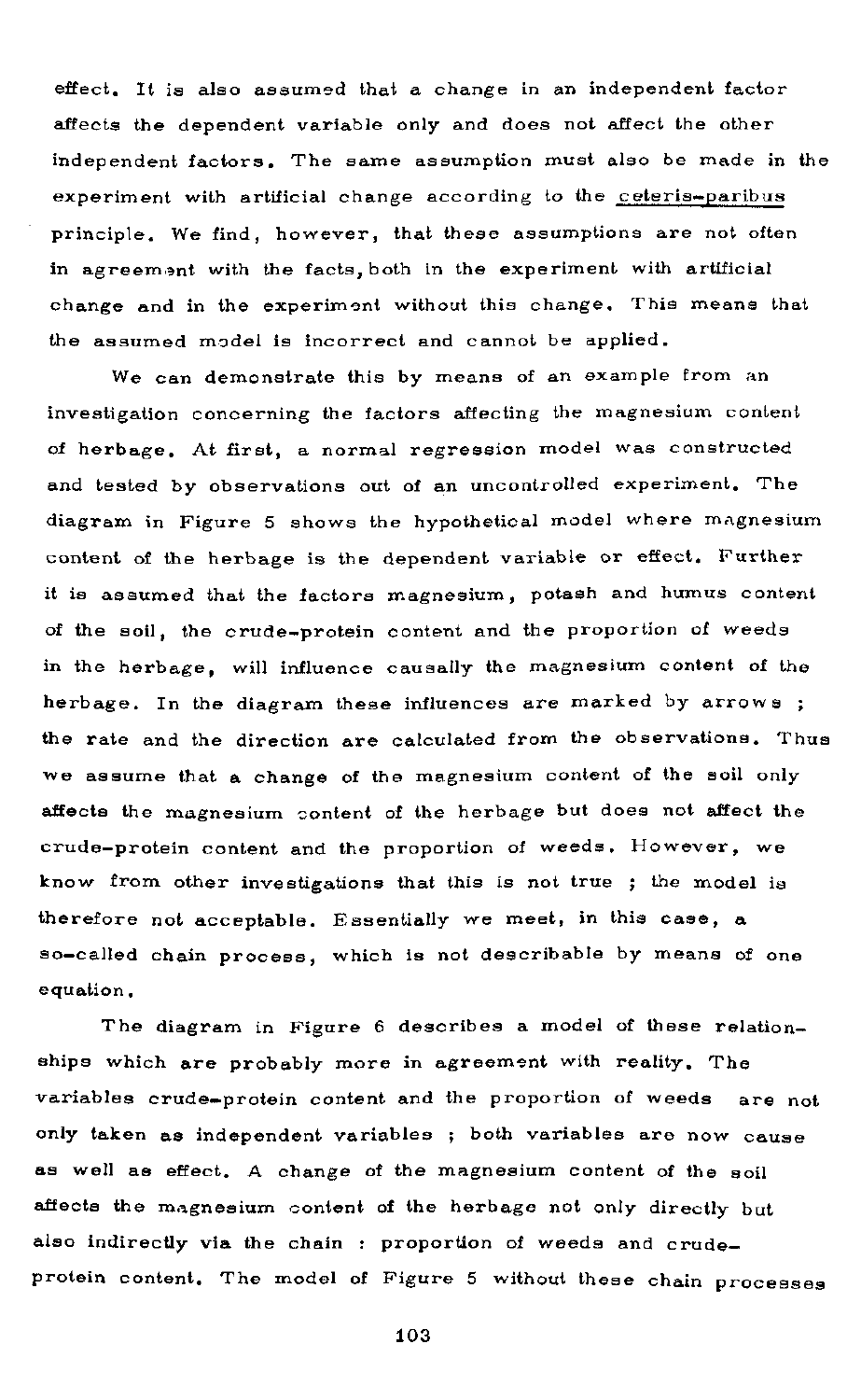### **REGRESSION MODEL WITH MAGNESIUM CONTENT OF THE HERBAGE AS DEPENDENT VARIABLE, OTHER VARIABLES AS INDEPENDENT CAUSAL VARIABLES**

**Figure 5** 



**Figure 6** 

**DIRECT AND INDIRECT INFLUENCES OF THE FOUR CAUSAL FACTORS ON THE MAGNESIUM CONTENT OF THE HERBAGE** 

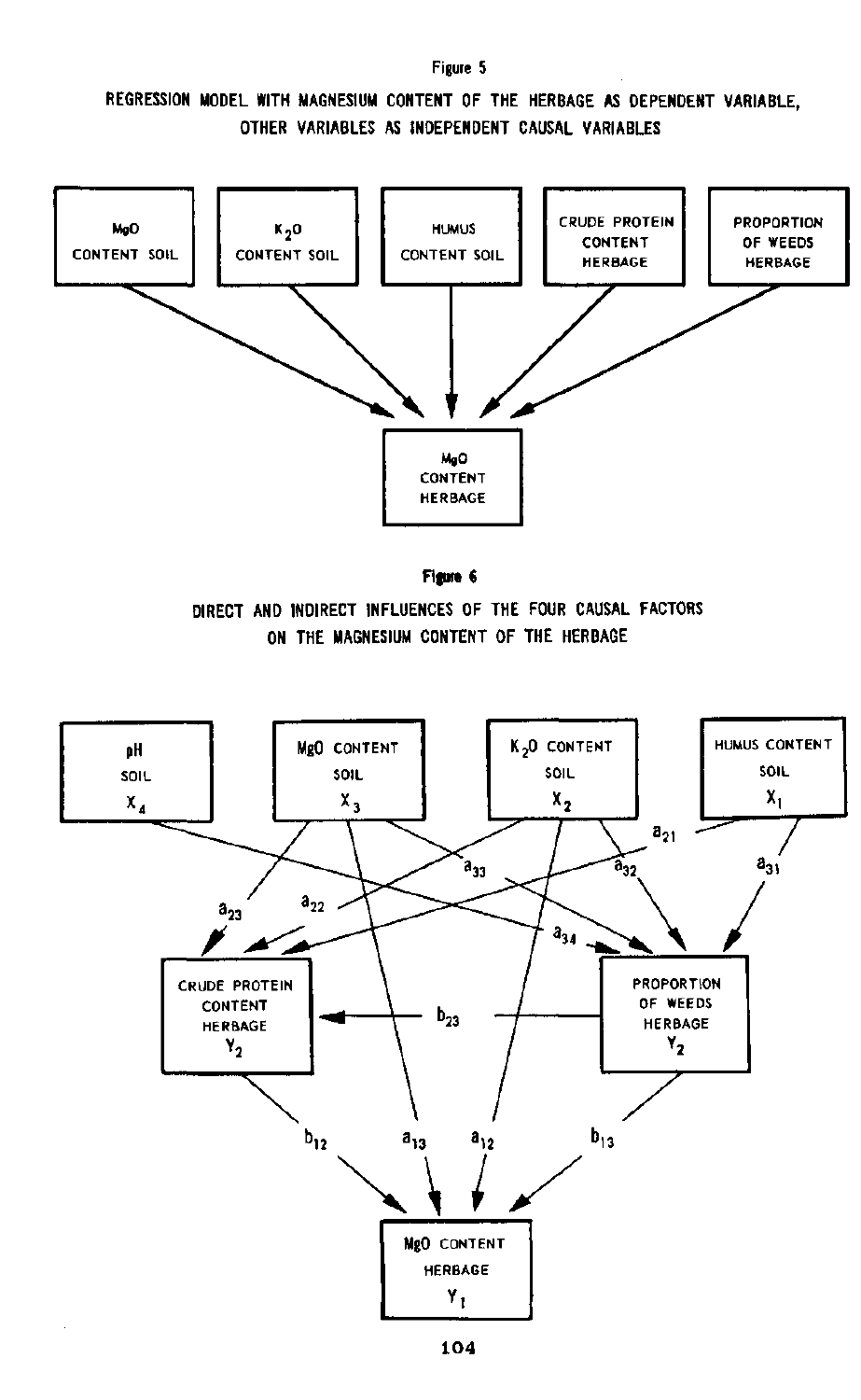can be represented by one equation

 $y_1 = a_1x_1 + a_2x_2 + a_3x_3 + a_4x_4$ the second model needs a system of the following three equations :  $y_1 = b_{12}y_2 + b_{13}y_3 + a_{12}x_2 + a_{13}y_3$  $y_2 = b_{23}y_3 + a_{21}x_1 + a_{22}x_2 + a_{23}$  $y_3 = a_{31}x_1 + a_{32}x_2 + a_{33}x_3 + a_3$ 

Such systems of equations can be solved by the method of path co-efficients. The term "path" is concerned with paths via which the influence is effected. By this method the hypothesis formulated in a model concerning these relationships is tested and quantified. The influence is represented by the path co-efficient, giving the rate and direction of the effect change for every unit change of the causal variable. Table 1 gives the results of the analysis of the model shown in Figure 6,

The general form of an equations system describing a chain process is as follows :

 $b_{11}y_1 + \cdots + b_{1M}y_M + a_{11}x_1 + \cdots + a_{1L}x_L$  $b_{21}y_1 + \cdots + b_{2M}y_M + a_{21}x_1 + \cdots + a_{2L}x_L$  $^{b}M1$ <sup>y</sup><sub>1</sub> +  $\cdots$  +  $^{b}M$ <sup>y</sup>M<sup>y</sup><sub>M</sub> +  $^{a}M1$ <sup>x</sup><sub>1</sub> +  $\cdots$  +  $^{a}ML$ <sup>x</sup>L

It is clear that some path co-efficients 'a' and 'b' (a priori) may be assumed to be zero in real models. By means of this method it is also possible to investigate models in which feedback systems are included. In our opinion, such models are to be preferred to the normal regression models, especially by reason of their closer correspondence to the reality. It is possible to use non-linear functions in these systems. The method is closely related to the method of simultaneous equations as used in econometrics.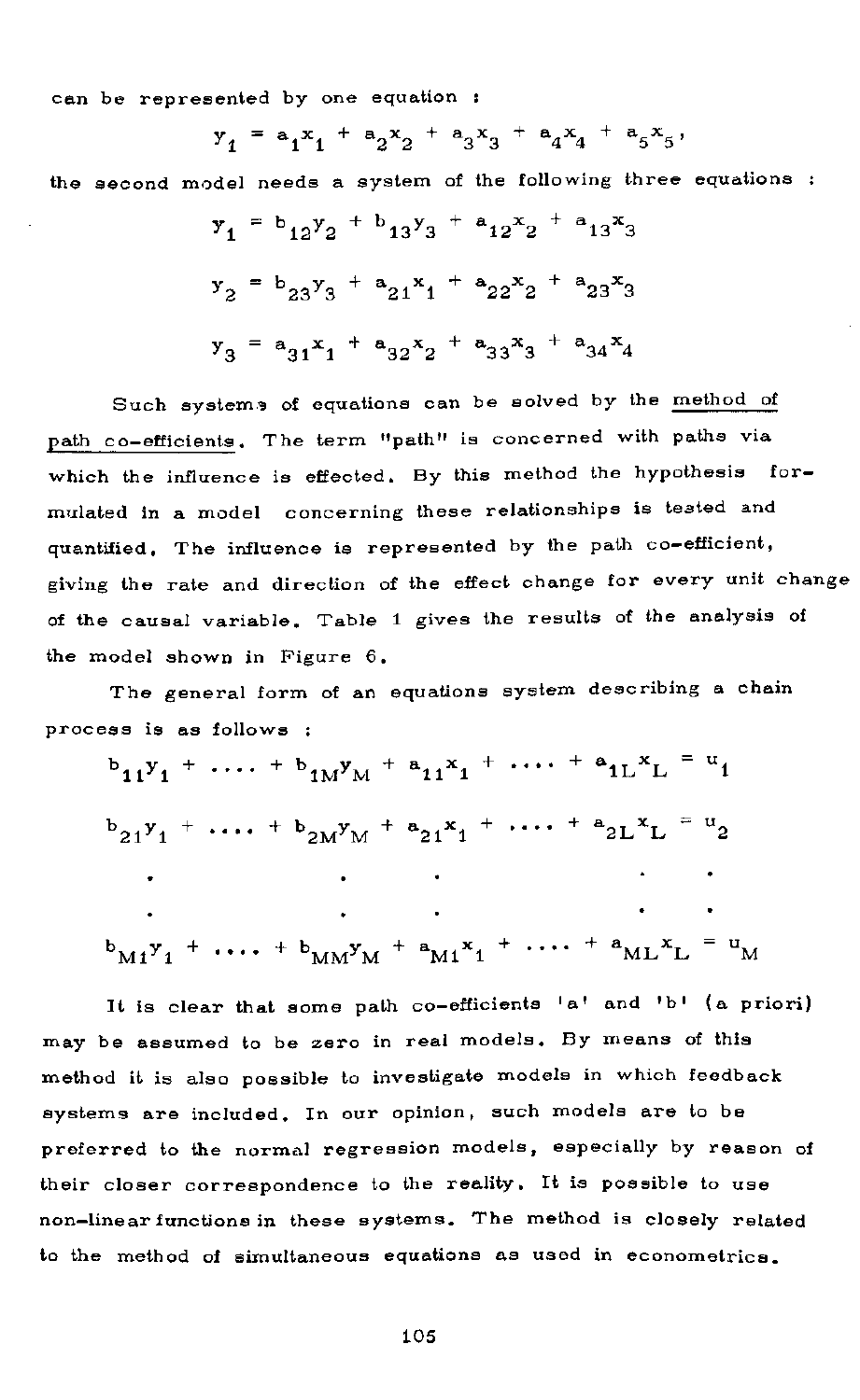### $Table 1$

| Cause                                    | Humus   | $K_{2}O$<br>content | м о<br>g<br>content | pН      | Proportion         | Crude<br>protein |
|------------------------------------------|---------|---------------------|---------------------|---------|--------------------|------------------|
|                                          | content | soil                | soil                |         | of weeds           | content          |
| Effect                                   | $(x_1)$ | (x, )               | $(x_{3})$           | $(x_4)$ | $(v_{\mathbf{q}})$ | $(y_{2})$        |
| Proportion<br>of weeds<br>$(y_{\alpha})$ | 1,67    | $-0, 23$            | $-0.031$            | 5,26    |                    |                  |
| Crude<br>protein<br>content<br>$(y_2)$   | $-0,74$ | 0, 11               | 0,011               |         | 0, 20              |                  |
| MgO<br>content of<br>herbage<br>$(y_1)$  |         | $-0,0038$           | 0,0004              |         | 0,0041             | 0,0083           |

# Computed values of the twelve path

| co-efficients of the model, Figure 6 |  |  |
|--------------------------------------|--|--|
|                                      |  |  |

**Figure 7 DIAGRAM OF A FACTOR-ANALYSIS MODEL** 

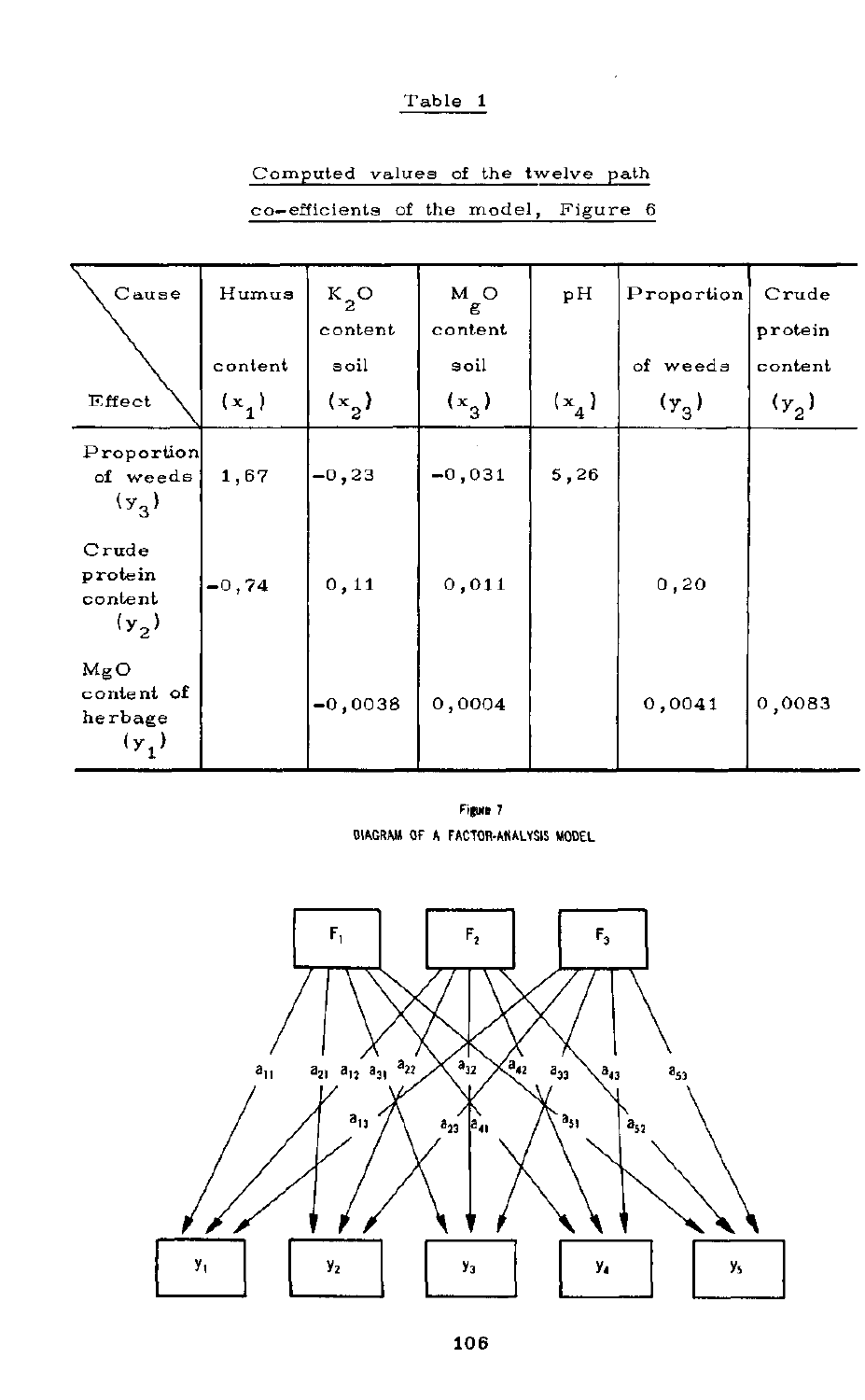Extreme cases of such models are those on which factor analysis is based. The number of limiting conditions in a factor analysis model is small ; as a result the system of equations has become so—called unidentifiable — an exact solution cannot be obtained by mathematical arguments only. The schematic diagram of such a model is given in Figure 7. The causal  $x$ -variables, here named  $F$ , are unknown. Next the analysis tries to calculate these  $F$ -variables as so-called aspects. This factor analysis is not only important for the testing of such models, it can also be used to provide ideas for drawing up a more limited hypothesis. The possibilities of this analysis are many. The method is very suitable, for example, to indicate and to quantify the ecological properties of grasses grown under natural conditions. The starting point for the analysis is the matrix of correlation co-efficients between soil factors and sociological characteristics, in this case the frequency percentages of the grasses. The factor analysis with a following rotation of the aspect axes resulted in a number of aspects given in Table 2, of which the first aspect represents the grass reaction to water supply. The differences in numbers running from plus one to minus one are a measure of this reaction. The positive numbers show the hydrophile character, the negative ones the drought resistence. The most remarkable result is that it is obtained by a mathematical analysis followed by a rotation to the simple structure only. The choice of a rotation to the simple structure is based on the already mentioned phenomenon, that many factors have a small influence and only few factors have a great one. A rotation of the model to simple structure tries to reach the same situation. In the Netherlands, the Agricultural Economics Research Institute is using this factor analysis model in farm management research .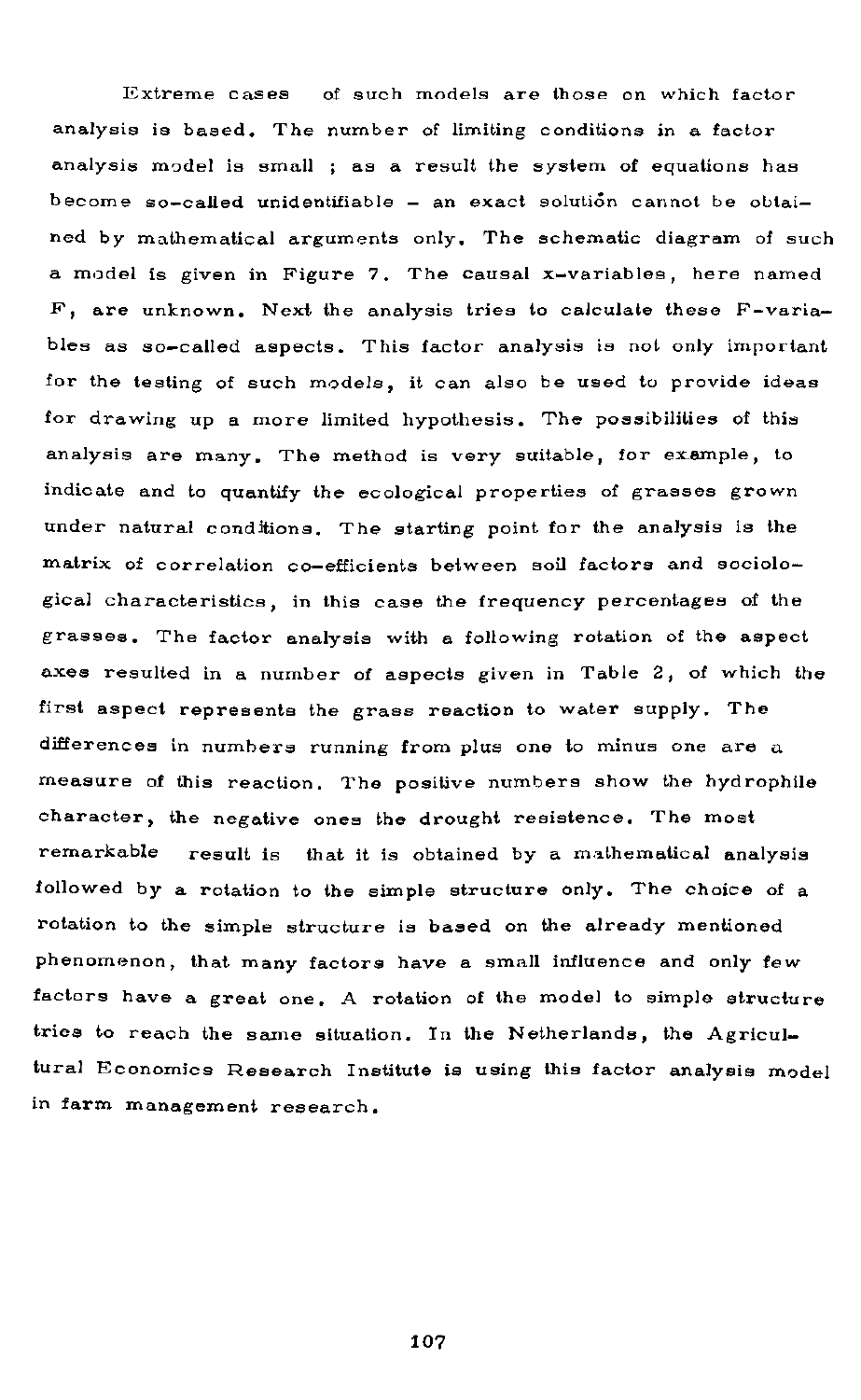## Table 2

Interdependences of soil factors and frequency percentages of grasses; aspect values after rotation to simple structure

| Factor                          |              | Aspects   |           |          |
|---------------------------------|--------------|-----------|-----------|----------|
|                                 | $\mathbf{1}$ | s.        | з         | 4        |
| $pH$ (KC1)                      | 0,655        | $-0, 246$ | $-0,209$  | $-0,074$ |
| Humus content                   | 0,684        | $-0,098$  | 0,003     | $-0,240$ |
| Silt content                    | 0,811        | $-0,298$  | $-0, 113$ | 0,003    |
| Sand content                    | $-0,881$     | 0, 242    | 0,074     | 0,110    |
| Specific surface sand           | 0,671        | $-0, 261$ | $-0,258$  | $-0,028$ |
| Magnesium content soil          | 0,575        | $-0,385$  | 0,266     | $-0,152$ |
| Phosphate content soil (water)  | $-0,137$     | 0,550     | 0,255     | 0,010    |
| Phosphate content (citric acid) | 0,650        | 0,184     | 0,112     | 0,243    |
| Potash content                  | $-0,049$     | 0,691     | 0,396     | $-0,463$ |
| Copper content (Asp.)           | 0,647        | $-0,340$  | $-0,096$  | 0,055    |
| Distance farm                   | 0,318        | 0,029     | $-0,493$  | 0,020    |
| Depth clay-layer                | 0,197        | 0,360     | $-0,040$  | 0,380    |
| Thickness humus-layer           | 0,023        | $-0,004$  | $-0,038$  | 0,568    |
| Moisture content                | 0,611        | $-0,124$  | $-0,062$  | 0,400    |
| Groundwater level               | 0,626        | $-0, 381$ | $-0,075$  | $-0,409$ |
| Fluctuation                     | $-0, 495$    | $-0, 214$ | 0,059     | $-0,023$ |
| Nitrogen dressing               | $-0, 151$    | 0, 352    | 0,357     | 0,320    |
| Phosphate dressing              | 0,007        | 0,461     | $-0,037$  | 0,059    |
| Potash dressing                 | 0,023        | 0,538     | 0,252     | 0,116    |
| Poa pratensis L.                | $-0, 401$    | 0.052     | 0,103     | 0,248    |
| Festuca rubra L.                | 0,383        | $-0, 131$ | $-0.412$  | 0,298    |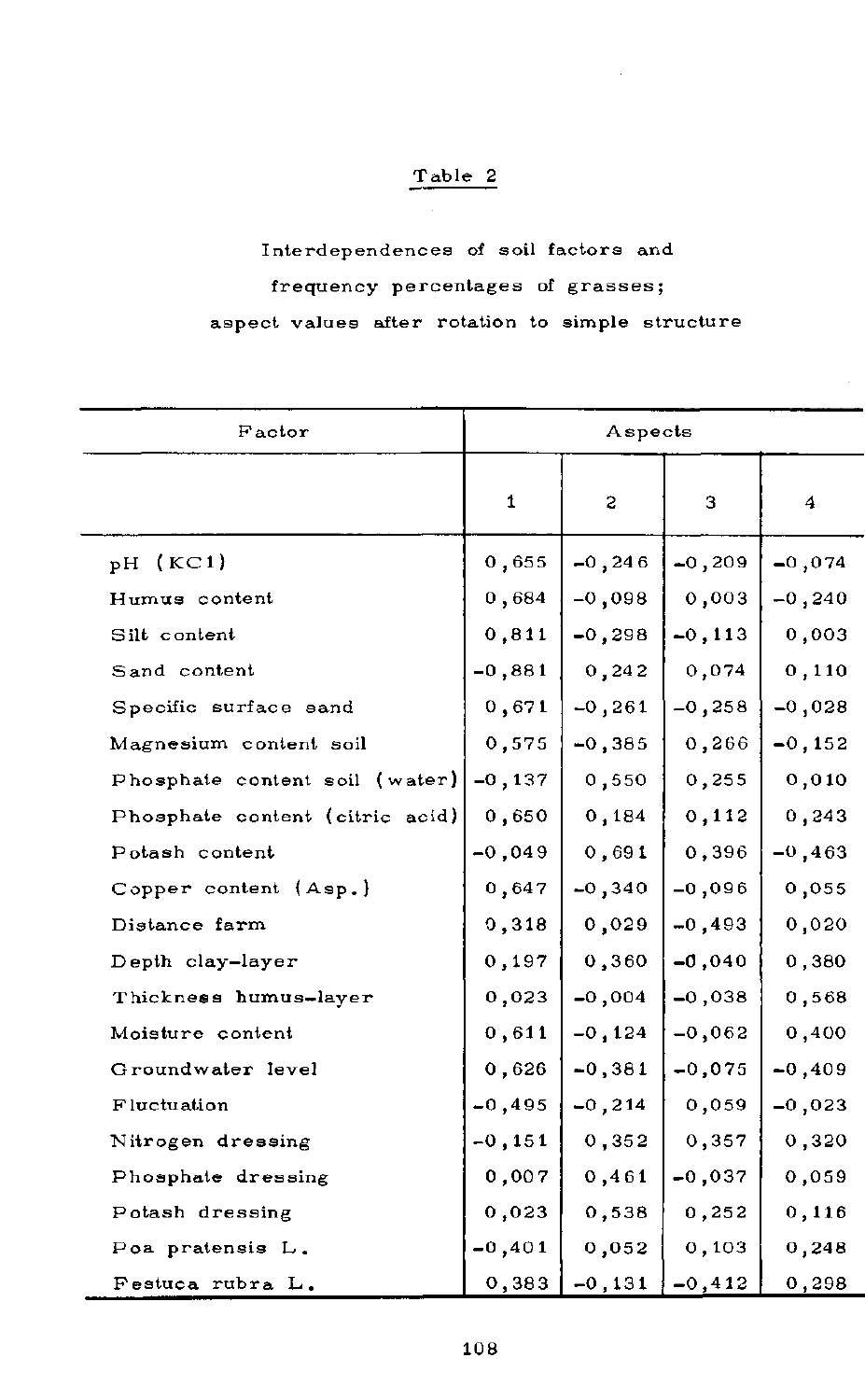|                           | $\mathbf{1}$ | 2         | з         | 4         |
|---------------------------|--------------|-----------|-----------|-----------|
| Agrostis tenuis Sibth.    | $-0, 341$    | $-0,259$  | $-0, 213$ | $-0,446$  |
| Lolium perenne L.         | $-0.254$     | $-0,217$  | 0,282     | $-0.166$  |
| Poa annua L.              | $-0,219$     | 0,252     | 0,563     | $-0,069$  |
| Alopecurus geniculatus L. | 0,321        | $-0,301$  | 0,336     | $-0,357$  |
| Agropyron repens P. B.    | $-0, 246$    | 0,075     | 0.372     | 0,326     |
| Festuca pratensis Huds.   | 0,787        | -0,024    | $-0,005$  | 0,154     |
| Poa trivialis L.          | 0,314        | $-0,726$  | 0.034     | $-0,181$  |
| Agrostis stolonifera L.   | $-0, 105$    | $-0,186$  | $-0,365$  | $-0, 107$ |
| Dactylis glomerata L.     | $-0,111$     | 0,069     | 0, 156    | 0,342     |
| Achillea Millefolium L.   | $-0,270$     | 0,072     | 0,227     | 0.181     |
| Ranunculus repens L.      | 0,051        | $-0,427$  | $-0,086$  | $-0,218$  |
| Cardamine pratensis L.    | 0,346        | $-0,521$  | $-0,025$  | 0,004     |
| Carex stolonifera Hoppe   | 0,716        | 0,099     | $-0, 165$ | 0,043     |
| Glyceria maxima Holmb.    | 0,807        | $-0,018$  | $-0,138$  | 0,214     |
| Ranunculus acer L.        | 0,297        | $-0,344$  | $-0,489$  | $-0,181$  |
| Rumex Acetosa L.          | 0,393        | $-0,152$  | $-0,414$  | 0,272     |
| Holcus lanatus L.         | 0.274        | $-0, 183$ | $-0,568$  | $-0,134$  |
| Anthoxanthum odoratum L.  | 0,172        | $-0, 246$ | $-0,676$  | -0,020    |
| Centaurea Jacea L.        | 0,174        | $-0, 201$ | $-0, 251$ | 0,202     |
| Bellis perensis L.        | 0,099        | $-0,482$  | $-0, 101$ | 0,307     |
| Cynosurus cristatus L.    | 0,046        | $-0,300$  | $-0,232$  | $-0,373$  |
| Alopecurus pratensis L.   | 0,141        | $-0,047$  | 0,022     | 0,252     |
| Luzula camprestis Lam.    |              |           |           |           |
| et D.C.                   | $-0,137$     | 0,033     | $-0,556$  | $-0,023$  |
| Trifolium repens L.       | $-0, 104$    | $-0, 203$ | $-0,041$  | $-0,545$  |
| Bromus mollis L.          | $-0,069$     | 0,031     | $-0,216$  | 0,337     |
| Phleum pratense L.        | 0.024        | 0,011     | 0,309     | 0,124     |
| Taraxacum officinale Web. | $-0, 116$    | $-0,083$  | 0,129     | 0,671     |
| Leontodon autumnalis L.   | $-0,229$     | $-0,199$  | 0,256     | 0,080     |
| Phalaris arundinacea L.   | $-0,207$     | 0,176     | 0,062     | $-0,015$  |
| Quality figure grass      | 0,050        | $-0,196$  | 0,266     | $-0,103$  |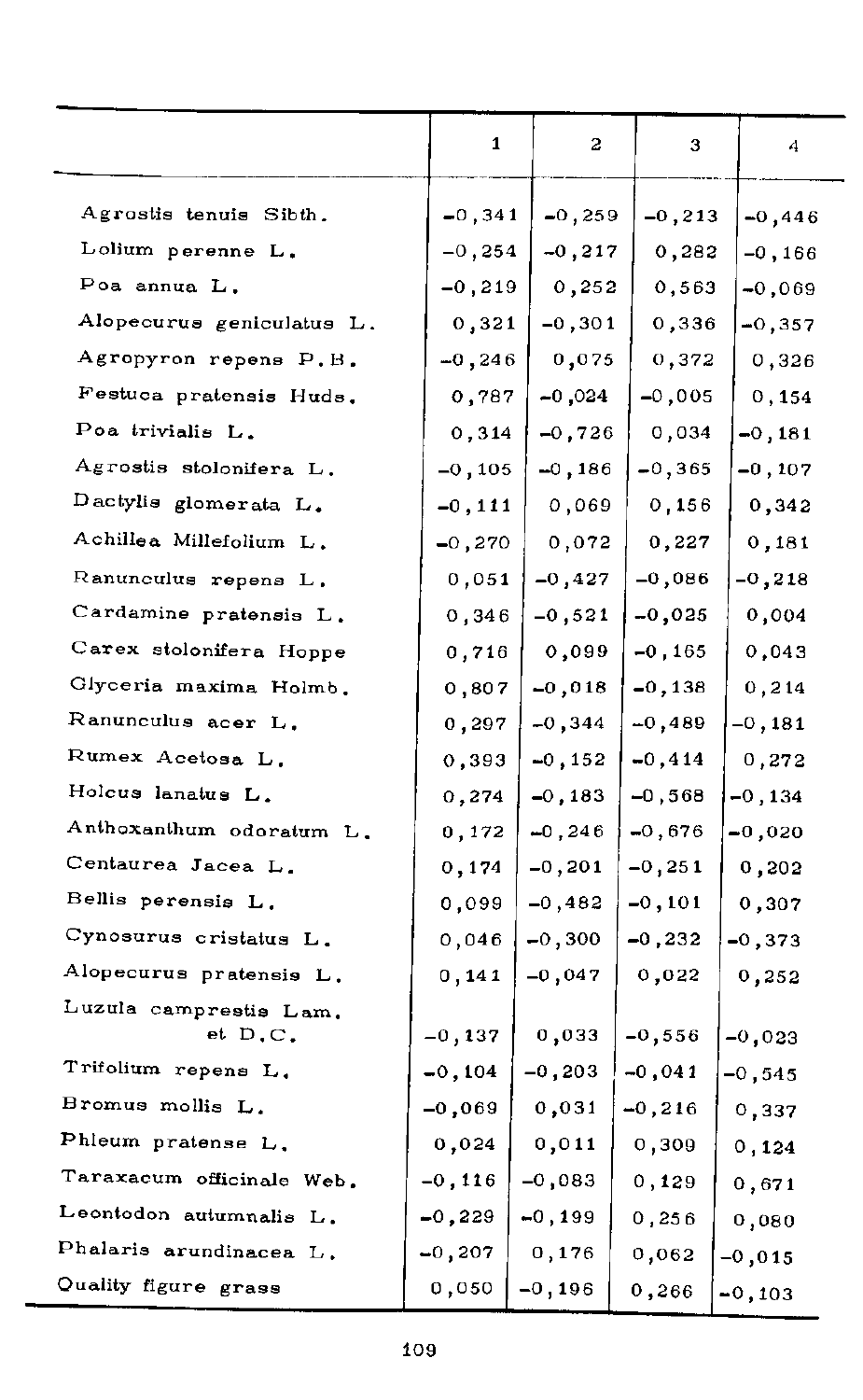#### **Summary**

We have the experience that causation, especially in agricultura phenomena, is complex and that the method of analysis used in natur science is not satisfactory in all respects. Some suggestions for disentanging this complexity based on the following ideas are given.

The first point is connected with the notion that in agricultural research, with its applied character, the hypothesis expressed in a model and followed by a testing has to supply the main contribution to new knowledge. According to our experience this is frequently forgotten.

The second point is the idea that this testing can also be carried out with observational data from experiments without artificial change (uncontrolled experiments).

The third point is the knowledge that the research worker can choose between many models and functions. In this it is not necessary to confine the choice to functions with few factors and to regression models, in which the ceteris-paribus principle must be assumed .

Definite advice on which approach and which models and functions should be chosen cannot be given. Each problem must seek its own method of analysis and each research worker must go his own way and choose his own models.

#### Literature quoted

| 1. FERRARI, Th.J.  | Vergelijking tussen proeven met en       |
|--------------------|------------------------------------------|
|                    | zonder ingreep. Landbouwk. Tijdschr. 7   |
|                    | $792 - 801$ (1960).                      |
| 2. FERRARI, Th.J.  | Causal soil-plant relationships and path |
|                    | co-efficients. Plant and Soil XIX.       |
|                    | $81 - 96$ (1963).                        |
| 3. HEADY, E.O. and | Agricultural production functions. Ames  |

DILLON, J.L. 1961.

4. HEADY, E.O., Milk production functions, hay/grain su SCHNITTKER, J.A. stitution rates and economic optima in